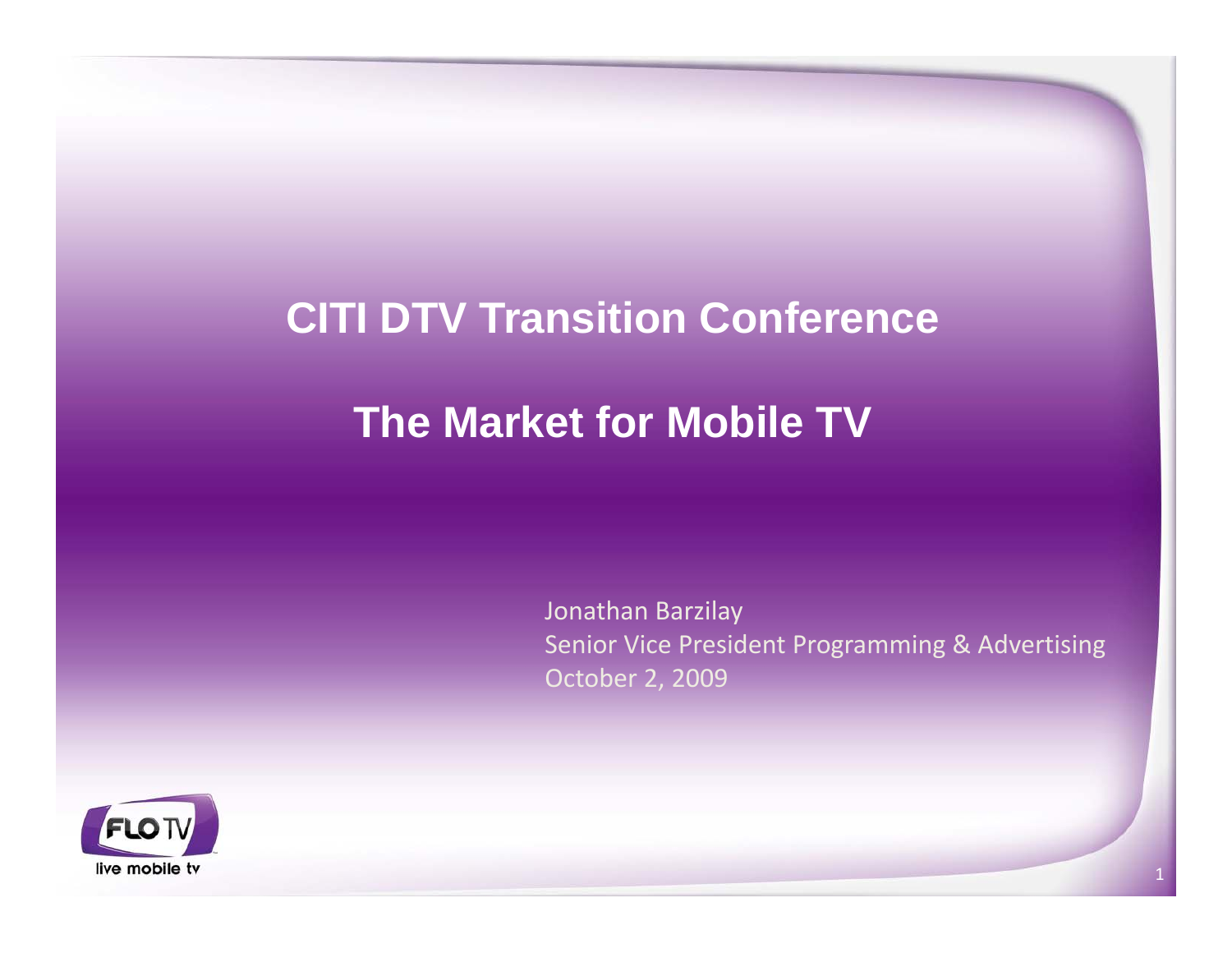## **Mobile TV Marketplace and FLO TV**

## **FLO TV – Live Mobile TV**

- ► High quality TV crystal-clear image and smooth video quality
- $\blacktriangleright$  Fast switching times just like channel-surfing at home
- ► Easy-to-use intuitive program guide enables easy content selection
- ► Compelling content the best-known brands in entertainment for the whole family
- $\triangleright$  Dedicated network spectrum that is separate from wireless carriers and the Internet

### **DTV & the FLO TV network**

- ► The DTV transition in June marked a milestone for FLO TV as it freed broadband spectrum, completing the creation of the only national dedicated linear, live mobile TV network, allowing consumers to access broadcast-quality TV on their mobile devices
- ► FLO TV's dedicated nationwide network completely bypasses both the cellular network and the Internet . Millions of consumers can simultaneously get amazingly high quality video and audio in real time - without streaming, buffering or downloads. FLO TV achieves this by using over-the-air spectrum previously used by UHF broadcast transmissions

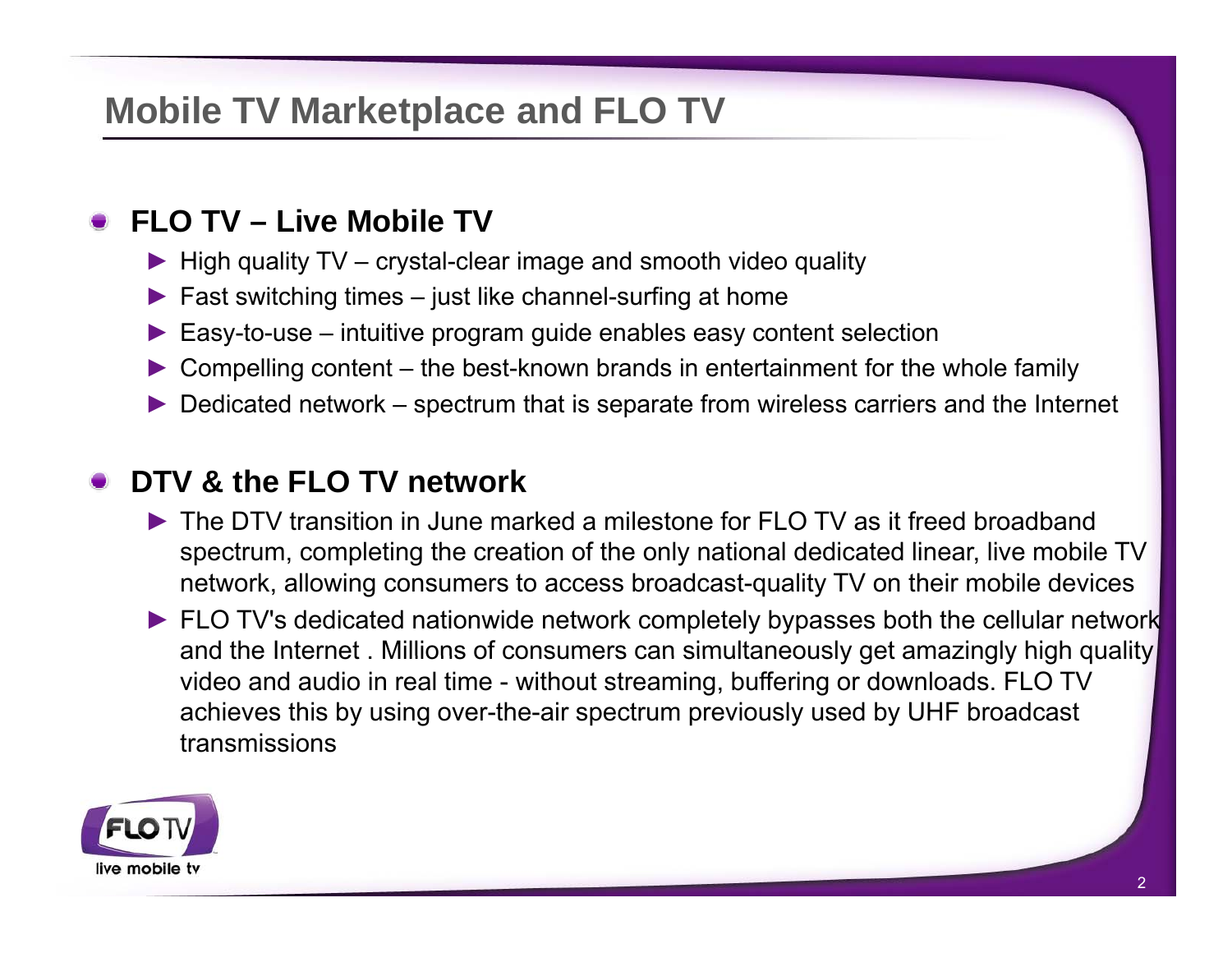## **FLO TV HIGHLIGHTS**

#### **Content & Distribution**

- ► FLO TV offers live and time-shifted network television programming from America's best content, such as CBS, CBS College Sports, CBS News, CNBC, Comedy Central, ESPN, ESPNEWS, Bravo, FOX, FOX News, FOX Sports, MSNBC, MTV, NBC2Go, NBC, NBC News, NBC Sports and Nickelodeon
- ► FLO TV is available on the top two U.S. wireless carriers AT&T as AT&T Mobile TV and Verizon as V CAST Mobile TV, in addition to recently partnering with Audiovox for their invehicle mobile TV entertainment system launching in Q4 2009
- ► FLO TV is expanding into over 100 markets and reaching over 200 million potential consumers by end of 2009 covering every major market

#### **Viewership Trends**

- ► FLO TV market research shows that viewers who watch the FLO TV service are spending an average of 25 minutes per day watching television on their phones. This is comparable to the average time U.S. cell phone users spend per day talking on their cell phones, according to CTIA's Semi–Annual Wireless Industry Survey 2008
- ► Viewership spikes around live sports and breaking news
	- Michael Jackson Memorial on July 7, 2009 was the most-viewed event in FLO TV history: the average viewer watched 49 minutes
	- Coverage of the last rounds of the "US Open" on NBC 2Go and the "2009 Live Confederations Cup" on ESPN Mobile drew the largest average audiences of all programming in June
- ► Usage peaks at 1PM and stays relatively consistent from 2PM-10PM



Source: FLO TV usage data processed by Rentrak Corporation. The accuracy, timeliness and completeness of the data or information contained in this report may be affected by, including but not limited to, staggered usage log uploads, time limits on viewing duration and/or user location and FLO TV and its licensors will not have any liability for any inaccuracy, error or delay *in, or omission of such data and information.*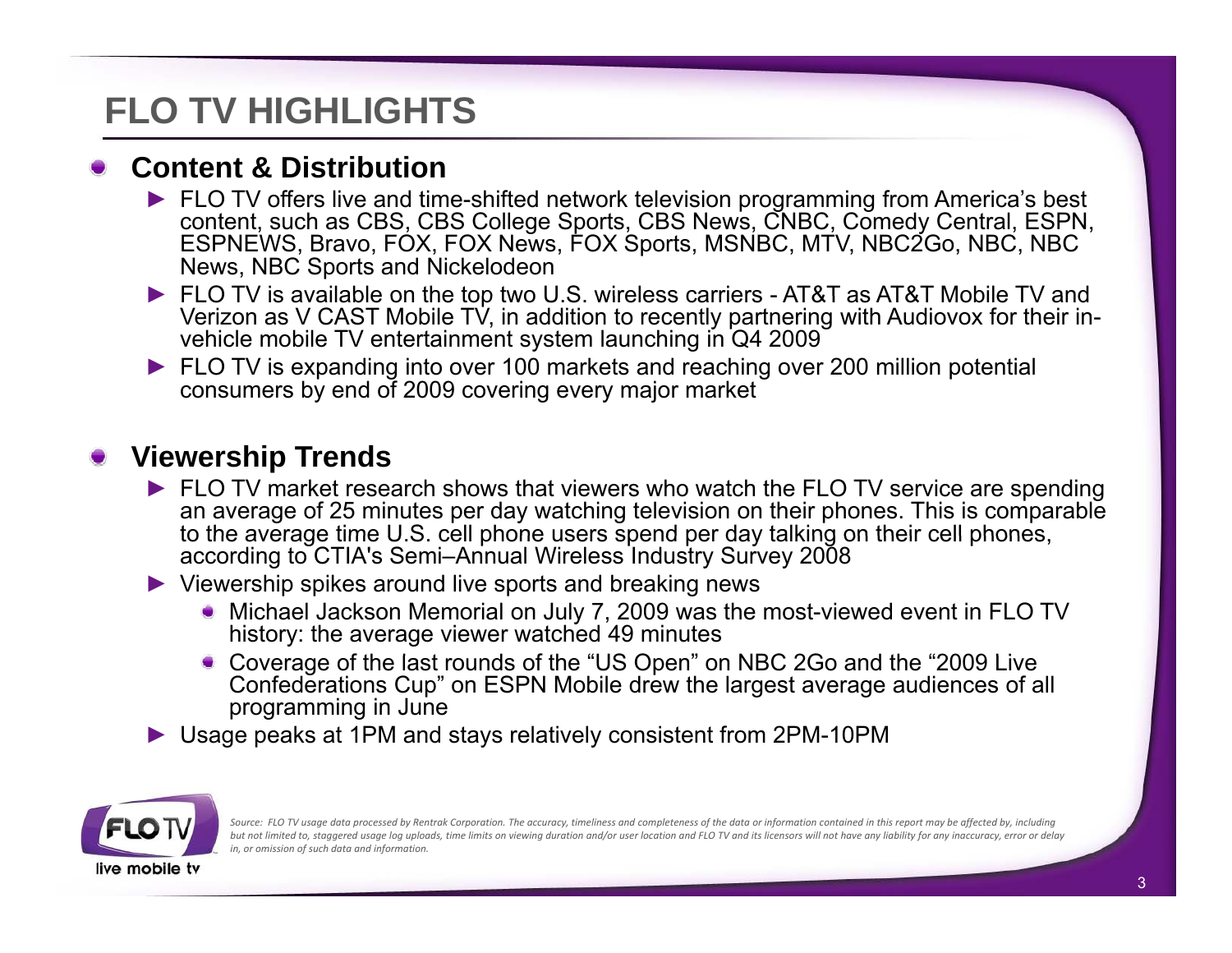### **Live News and Sports Drive Usage on FLO TV**

#### **Average Daily Minutes per Viewer g yp**



Source: FLO TV usage data processed by Rentrak Corporation. The accuracy, timeliness and completeness of the data or information contained in this report may be affected by, including but not limited to, staggered usage log uploads, time limits on viewing duration and/or user location and FLO TV and its licensors will not have any liability for any inaccuracy, error or delay *in, or omission of such data and information.*



© 2009 FLO TV Incorporated, <sup>a</sup> Qualcomm company. All rights reserved. FLO TV and FLO are trademarks of Qualcomm Incorporated. Proprietary and Confidential.